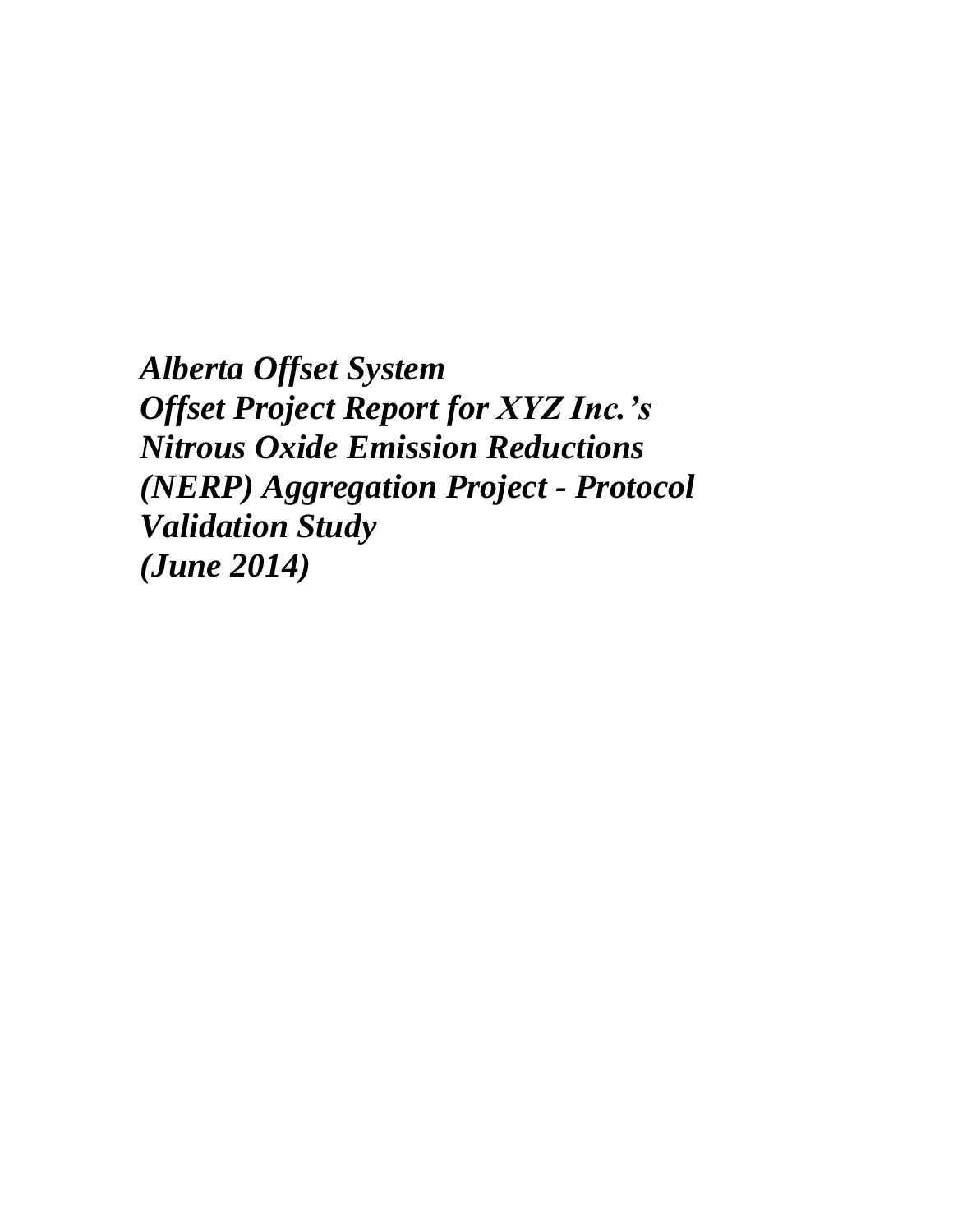# **Disclaimers**

This document has been produced independently by The Prasino Group at the request of the Climate Change Emissions Management (CCEMC) Corporation as specified under contract for the Protocol Validation Studies. It was produced according to the requirements in the Alberta Offset System's Nitrous Oxide Emissions Reduction in Agriculture Quantification Protocol v 1.0 October 20131. The views expressed in this report are not necessarily the views of the Climate Change Emissions Management (CCEMC) Corporation.

# **Note to Reader:**

This document is a sample Offset Project Report (OPR) produced as part of the larger Protocol Validation Study. It is meant to provide guidance to project developers on applying the OPR template [\(http://environment.gov.ab.ca/info/library/8523.pdf\)](http://environment.gov.ab.ca/info/library/8523.pdf) to a Nitrous Oxide Emission Reductions Offset Project under the Alberta Offset System. Any reference to farm information, or offset credit information contained within this document is fictitious and intended for illustrative purposes only.

 $\overline{a}$ 

<sup>1</sup> Se[e http://environment.gov.ab.ca/info/library/8294.pdf](http://environment.gov.ab.ca/info/library/8294.pdf)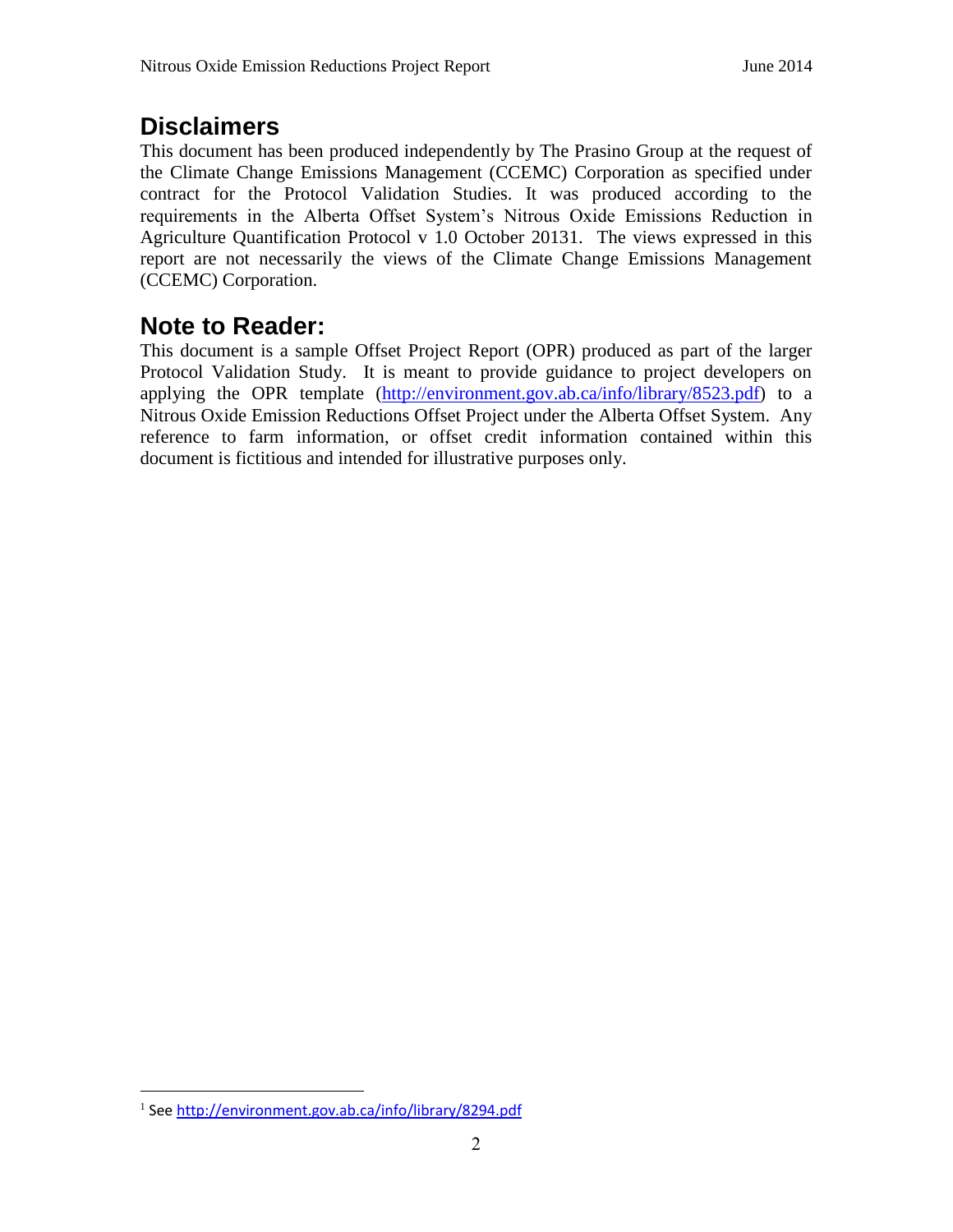# **1 Project Document Information**

**Project Developer:** XYZ Inc.

**Date:** June 3, 2014

**Reporting Period:** January 1, 2011 – December 31, 2011

# **2 Project Scope and Site Description**

# *2.1 Project Scope*

Table 1 below provides details on the projects scope, ownership, reporting plans, verification details and registration.

| <b>Table 1: Project Details</b>      |                                                                                                                                                                                                                                                                                                                                                                                                                                                                                                                                                                                                                                                                                                                                                                                                                                                                                         |  |  |
|--------------------------------------|-----------------------------------------------------------------------------------------------------------------------------------------------------------------------------------------------------------------------------------------------------------------------------------------------------------------------------------------------------------------------------------------------------------------------------------------------------------------------------------------------------------------------------------------------------------------------------------------------------------------------------------------------------------------------------------------------------------------------------------------------------------------------------------------------------------------------------------------------------------------------------------------|--|--|
| Project Title:                       | Offset Project Plan for XYZ Inc.'s Nitrous Oxide Emission<br>Reductions (NERP) Aggregation Project - Protocol<br><b>Validation Study</b>                                                                                                                                                                                                                                                                                                                                                                                                                                                                                                                                                                                                                                                                                                                                                |  |  |
| Project Purpose and<br>Objective(s): | The purpose of this project is to reduce emissions of nitrous<br>oxide $(N_2O)$ related to direct losses (nitrification/<br>denitrification losses), indirect losses (through nitrate<br>leaching), and/or volatilization and redeposition of ammonia<br>gas. Specifically, N <sub>2</sub> O emissions will be reduced through the<br>use of beneficial management practices (BMPs) called the<br>$4R's$ – right rate, right place, right time and right source.<br>These practices are defined under a 4R Nitrogen<br>Stewardship Plan.<br>Five farms, representing approximately 15,000 cultivated<br>hectares, will be aggregated for this project by XYZ Inc. The<br>broader goal of the Protocol Validation Study is to identify<br>barriers that currently exist in implementing projects under<br>the NERP protocol and design scalable approaches to<br>adopting this protocol. |  |  |
| Project Start Date:                  | e.g. January 1, 2011                                                                                                                                                                                                                                                                                                                                                                                                                                                                                                                                                                                                                                                                                                                                                                                                                                                                    |  |  |
| <b>Credit Start Date:</b>            | $N/A$ – the NERP Protocol Validation Study is a non-<br>commercial exercise (e.g. January 1, 2011)                                                                                                                                                                                                                                                                                                                                                                                                                                                                                                                                                                                                                                                                                                                                                                                      |  |  |
| <b>Reporting Period:</b>             | January 1, 2011 - December 31, 2011                                                                                                                                                                                                                                                                                                                                                                                                                                                                                                                                                                                                                                                                                                                                                                                                                                                     |  |  |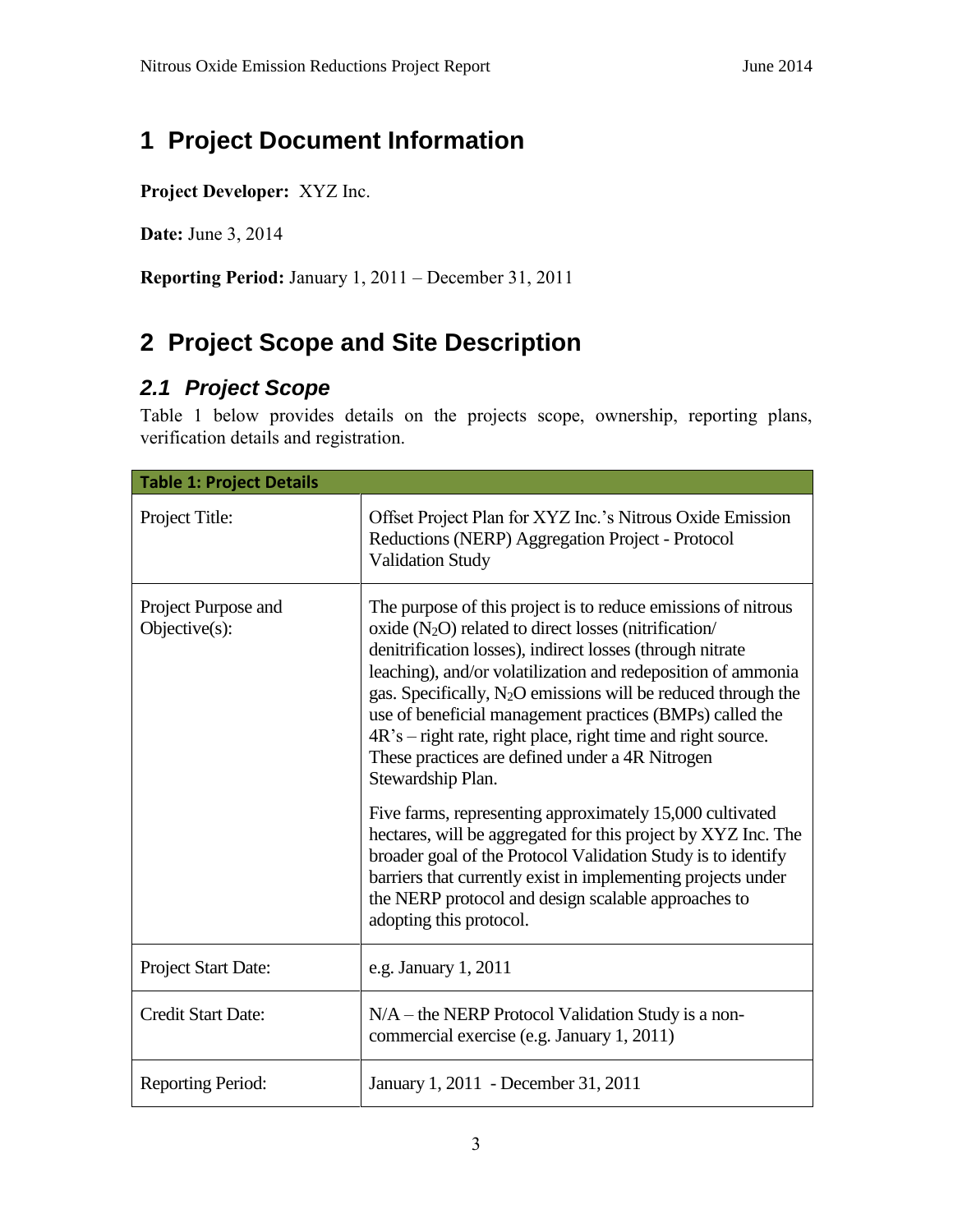| <b>Table 1: Project Details</b>                                                           |                                                                                                                                                                                                                                                                                                                                                                                                                                                                                                                                                                                                                                                               |  |  |
|-------------------------------------------------------------------------------------------|---------------------------------------------------------------------------------------------------------------------------------------------------------------------------------------------------------------------------------------------------------------------------------------------------------------------------------------------------------------------------------------------------------------------------------------------------------------------------------------------------------------------------------------------------------------------------------------------------------------------------------------------------------------|--|--|
| Expected Lifetime of the<br>Project:                                                      | N/A - The NERP Protocol Validation Study is a non-<br>commercial exercise. Commercial offset projects may have a<br>lifetime of up to 13 years for all participating farms as per the<br>protocol, although the activity itself can be continued<br>indefinitely.                                                                                                                                                                                                                                                                                                                                                                                             |  |  |
| <b>Actual Emission</b><br>Reductions/Removals<br>Achieved:                                | January 1 - December 31, 2011: 2337 t CO <sub>2</sub> e                                                                                                                                                                                                                                                                                                                                                                                                                                                                                                                                                                                                       |  |  |
| <b>Applicable Quantification</b><br>Protocol(s):                                          | Government of Alberta Quantification Protocol for<br>Agricultural Nitrous Oxide Emissions Reductions, Version<br>1.0, October 2010                                                                                                                                                                                                                                                                                                                                                                                                                                                                                                                            |  |  |
| Protocol(s) Justification:                                                                | All participating project sites are based in Alberta and have<br>implemented a 4R Plan. The 4R plan includes an integrated<br>set of BMPs for either annual or perennial cropping. It has<br>been designed and implemented in consultation with an<br>Accredited Professional Advisor, at the basic performance<br>level. The practices employed in this project are not required<br>by law and go beyond business as usual practices. As a<br>result, the project is additional. The Project and all<br>aggregated sites also align with all applicability requirements<br>stated in the Protocol. Refer to Section 2.3 for Project<br>Eligibility Criteria. |  |  |
| <b>Other Environmental</b><br>Attributes:                                                 | This project will not generate any other environmental<br>credits/benefits. However, more efficient crop production<br>will result in less nitrogen being used and as a result lower<br>associated impacts to water quality, etc.                                                                                                                                                                                                                                                                                                                                                                                                                             |  |  |
| Legal Land Description of<br>the Project and/or Other<br><b>Unique Site Descriptions:</b> | Farm #1: 01-01-010-01W4<br>Farm #2: 02-01-010-01W4<br>Farm #3: 03-01-010-01W4<br>Farm #4: 04-01-010-01W4<br>Farm #5: 05-01-010-01W4                                                                                                                                                                                                                                                                                                                                                                                                                                                                                                                           |  |  |
| Ownership:                                                                                | As described in the Protocol, ownership of offset credits<br>generated under this protocol is assigned to the land<br>manager/farmer. Since this is an emission reduction<br>protocol, no accumulation of soil organic carbon is<br>accounted for, and no carbon sink is attributed. As such, the<br>land manager/farmer creates the reduction through<br>implementing the improved nitrogen management practices                                                                                                                                                                                                                                             |  |  |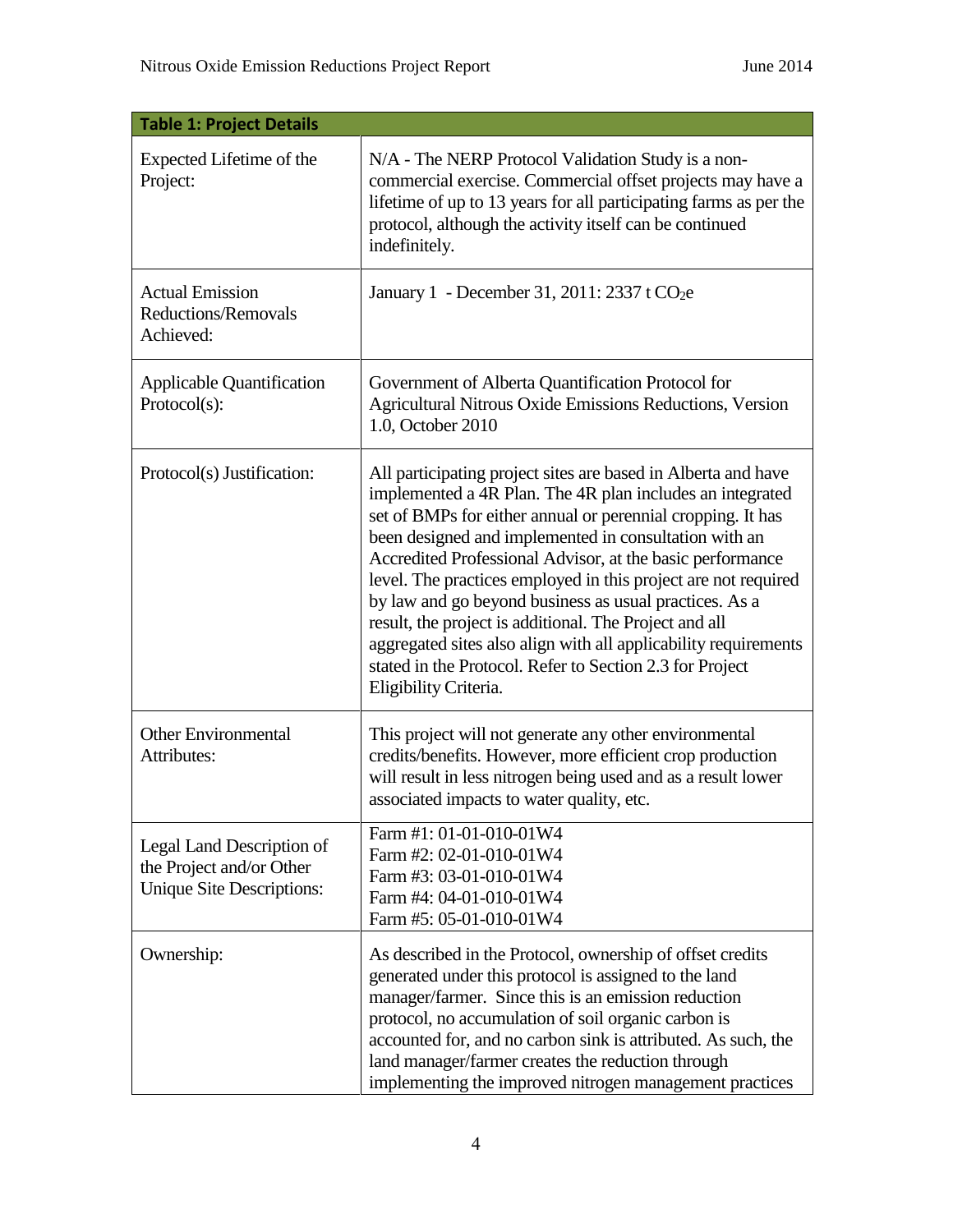| <b>Table 1: Project Details</b>        |                                                                                                                                                                                                                                                                                                                                                                                                                                                            |  |  |
|----------------------------------------|------------------------------------------------------------------------------------------------------------------------------------------------------------------------------------------------------------------------------------------------------------------------------------------------------------------------------------------------------------------------------------------------------------------------------------------------------------|--|--|
|                                        | prescribed through the 4R Nitrogen Stewardship Plan.                                                                                                                                                                                                                                                                                                                                                                                                       |  |  |
|                                        | Proof of ownership over emission reductions is provided in<br>the form of land title certificates for each field, in addition to<br>agreements between the participating farmers and XYZ Inc.                                                                                                                                                                                                                                                              |  |  |
|                                        | XYZ Inc. is the aggregator of all offsets arising from this<br>project. XYZ Inc. must negotiate contractual agreements for<br>the purchase of carbon offset credits with each of the land<br>managers/farmers.                                                                                                                                                                                                                                             |  |  |
| Reporting and Verification<br>Details: | $N/A$ – this document is an example of an Offset Project<br>Report for the Protocol Validation Study.                                                                                                                                                                                                                                                                                                                                                      |  |  |
|                                        | This is the first mock-verification for this project. A second<br>mock-verification will be completed by a qualified third<br>party validator in Late Fall 2014. The verifier has no actual<br>or perceived conflicts of interest associated with this project.<br>This is the first project report for this project. Verification is<br>expected to occur on an annual basis, although the<br>verification of smaller tonnes may occur every second year. |  |  |
| Project Registration:                  | N/A - the NERP Protocol Validation Study is a non-<br>commercial exercise. Therefore, the project will not be<br>registered in Alberta or in any other jurisdiction. However, it<br>will be implemented according to ministerial guidelines.                                                                                                                                                                                                               |  |  |

# *2.2 Site Description - Legal Land Description of the Project and/or Other Unique Site Descriptions*

This project is an aggregation of emission reductions across five farms in Alberta. The location of these farms is provided below<sup>1</sup>:

| Table 2: Farm Coordinates |                           |           |               |
|---------------------------|---------------------------|-----------|---------------|
| Farm                      | Legal Land<br>Description | Latitude  | Longitude     |
| Farm #1                   | 01-01-010-01W4            | 53.521479 | $-112.015915$ |
| Farm #2                   | 02-01-010-01W4            | 53.447117 | -111.923904   |
| Farm #3                   | 03-01-010-01W4            | 49.387617 | $-112.438202$ |
| Farm #4                   | 04-01-010-01W4            | 49.301725 | $-111.471405$ |
| Farm #5                   | 05-01-010-01W4            | 49.214875 | $-111.631052$ |

Note: the above coordinates are fictitious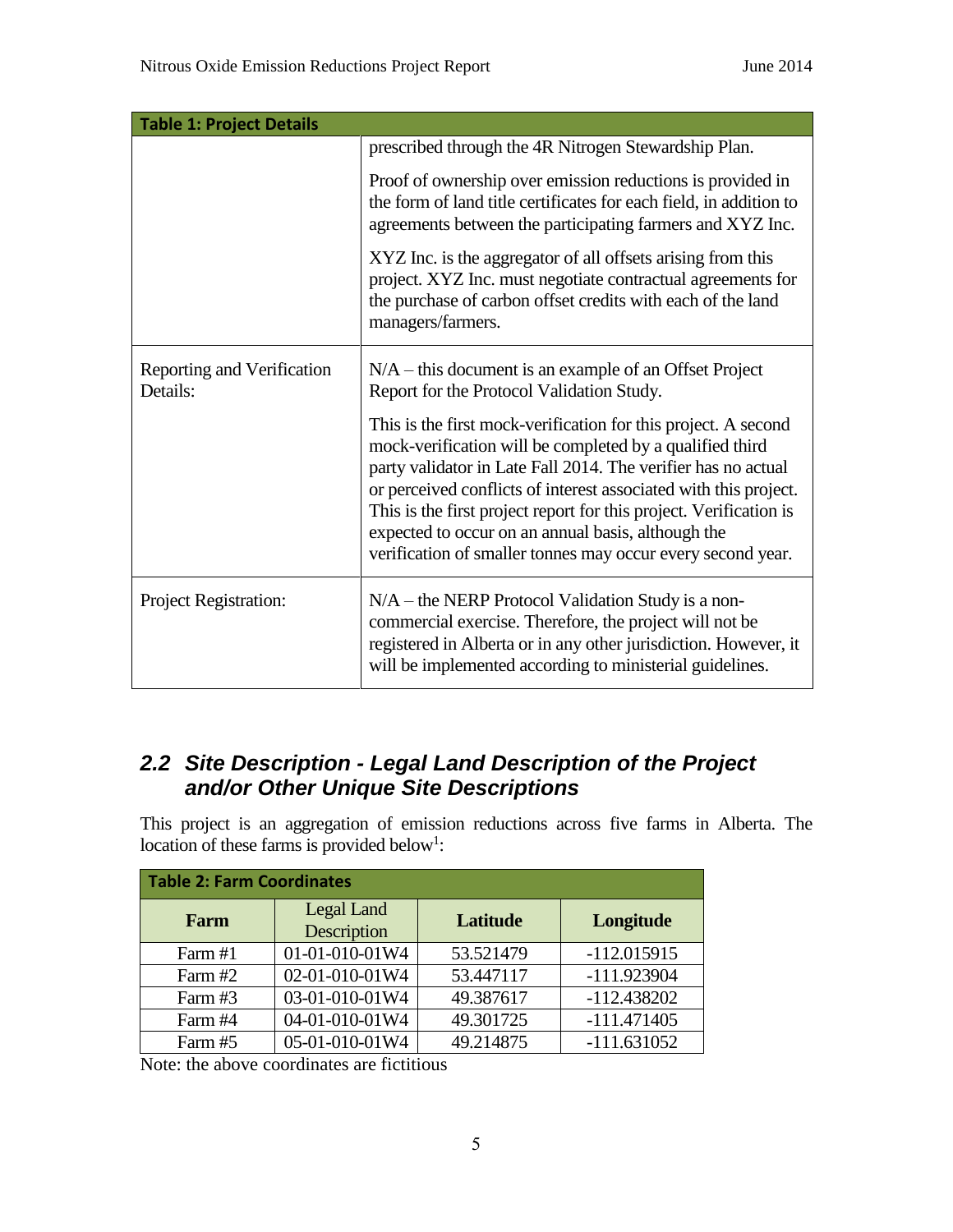# *2.3 Project Activity and Eligibility*

This project activity meets all the eligibility criteria for the Alberta Offset System and has been completed in accordance with the most recent version of the Technical Guidance for Offset Project Developers (Version 4.0, February 2013)<sup>2</sup>. The Project complies with the Specified Gas Emitters Regulation Quantification Protocol for Quantification Protocol for Agricultural Nitrous Oxide Emissions Reductions, Version 1.0, October 2010.

| Table 3: Alberta Offset System Eligibility                                                                         |                                                                                                                                                                                                                                                                                        |  |  |
|--------------------------------------------------------------------------------------------------------------------|----------------------------------------------------------------------------------------------------------------------------------------------------------------------------------------------------------------------------------------------------------------------------------------|--|--|
| <b>Criteria</b><br><b>How this Project Meets the Requirement</b>                                                   |                                                                                                                                                                                                                                                                                        |  |  |
| Start Date after Jan 1,<br>2002                                                                                    | The 4R Plans were implemented in January 2011.                                                                                                                                                                                                                                         |  |  |
| Real, Demonstrable,<br>and Quantifiable                                                                            | The project offset credits were generated from activities that<br>go beyond business as usual practices, producing quantifiable<br>emission reductions under the Nitrous Oxide Emission<br>Reductions Protocol.                                                                        |  |  |
| Not Required By Law                                                                                                | The changes in practices were not required by law or<br>regulation.                                                                                                                                                                                                                    |  |  |
| <b>Clearly Established</b><br>Ownership                                                                            | Legal contracts between the land manager and XYZ Inc.<br>exist. Within the contract, XYZ Inc. and the land manager<br>have an agreement clearly establishing the XYZ Inc. as the<br>owner of the credits.                                                                              |  |  |
| <b>Counted Once for</b><br><b>Compliance Purposes</b>                                                              | Any carbon offset credits generated in this project will be<br>serialized on the registry for use in the Alberta Offset System<br>only and will not be used or counted in any other jurisdiction.<br>Note: The offsets generated from this project report are not<br>intended for use. |  |  |
| Verified by a Third<br>Party                                                                                       | This project will be verified by a verifier meeting the<br>requirements of the Alberta Specified Gas Emitters<br>Regulation.                                                                                                                                                           |  |  |
| Have occurred in<br>Alberta                                                                                        | All aspects of the Project occur in Alberta.                                                                                                                                                                                                                                           |  |  |
| Be implemented<br>according to a<br>government approved<br>quantification protocol<br>(ministerial<br>guidelines). | The activities are implemented under the Quantification<br>Protocol for Agricultural Nitrous Oxide Emissions<br>Reductions, V 1.0, October 2010                                                                                                                                        |  |  |
| Be registered on the<br>registry.                                                                                  | This document supports the registration of tonnes serialized<br>by XYZ Inc. on the registry.                                                                                                                                                                                           |  |  |

 $\overline{a}$ <sup>2</sup> <http://environment.gov.ab.ca/info/library/8525.pdf>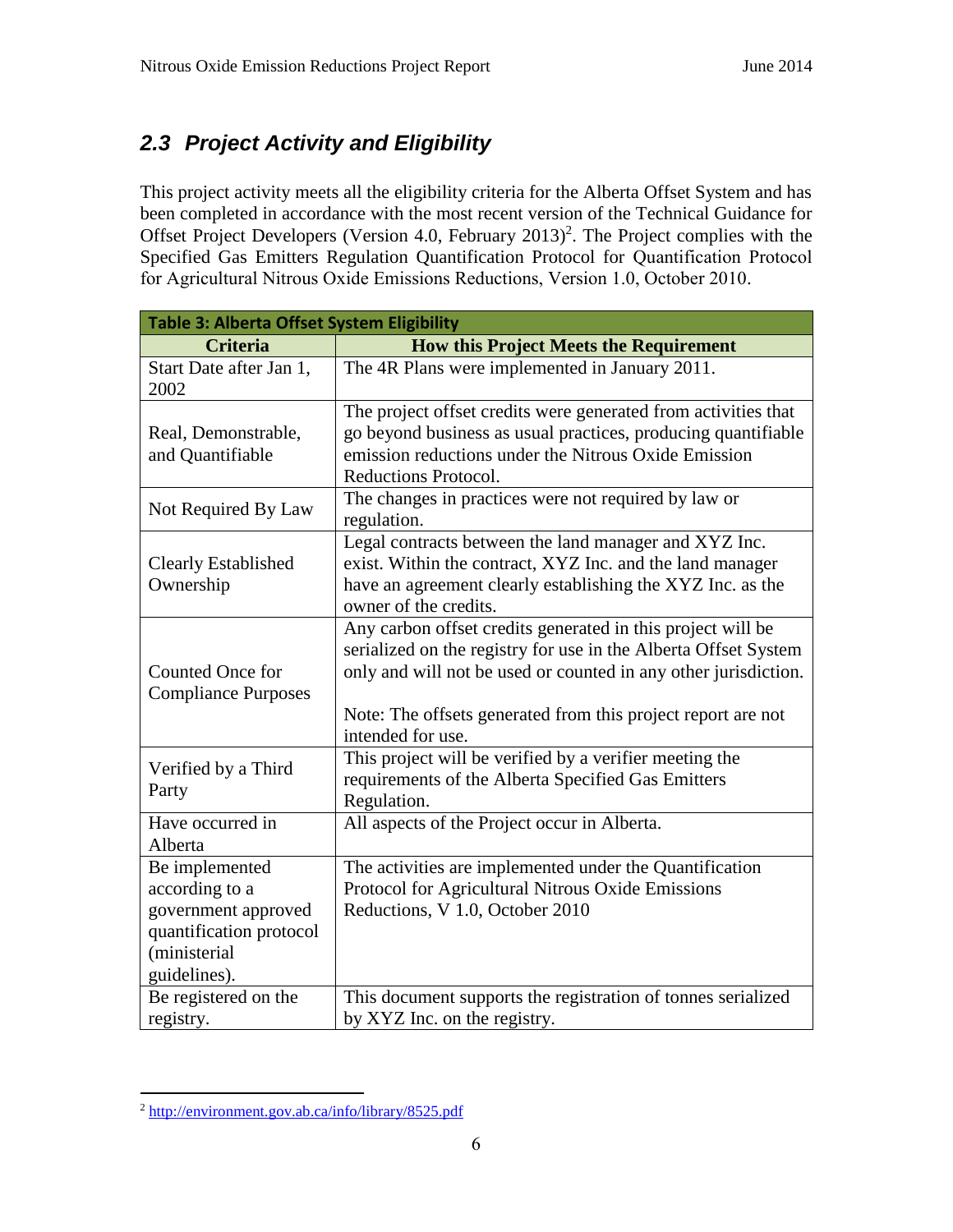|                                      | XYZ Inc.                                     | $XYZ$ Inc.                       |  |
|--------------------------------------|----------------------------------------------|----------------------------------|--|
| Project                              | John Abbott; President                       | Michelle Abbott; Project Manager |  |
| Developer                            | 1234 Main Street<br>1234 Main Street         |                                  |  |
| Contact                              | Red Deer, Alberta                            | Red Deer, Alberta                |  |
| Information                          | T4N 3T2 Canada                               | T4N 3T2 Canada                   |  |
|                                      | 403-747-1234                                 | 403-747-1234                     |  |
|                                      | 403-747-5678                                 | 403-747-5678                     |  |
|                                      | jabbott@xyzinc.com                           | mabbott(a)xyzinc.com             |  |
|                                      | www.xyzinc.com                               | www.xyzinc.com                   |  |
| Authorized<br><b>Project Contact</b> | Optional depending on commercial arrangement |                                  |  |
| ABC Consulting Inc.                  |                                              |                                  |  |
| Verifier:                            | Jennifer Smith, Manager                      |                                  |  |
|                                      | 789 Main Street                              |                                  |  |
|                                      | Calgary, Alberta                             |                                  |  |
|                                      | T3B 2P6, Canada                              |                                  |  |
|                                      | 858.444.3906                                 |                                  |  |
|                                      | jsmith@abc.com                               |                                  |  |
|                                      | www.abcinc.com                               |                                  |  |

# **3 Project Contact Information**

# **4 Project Description**

XYZ Inc. is a local project aggregator located in Red Deer, Alberta. XYZ Inc. aggregates GHG emission reductions created by multiple farmers in order to provide the volume of GHG reductions typically required by interested buyers. In this case, the Nitrous Oxide Emission Reduction Protocol Validation Study is an aggregation of five participating farms. Each of these farms has implemented a set of beneficial nitrogen management practices that reduce direct (nitrification/denitrification losses) and indirect (losses through nitrate leaching and/or volatilization and redeposition of ammonia gas) emissions of nitrous oxide through a 4R Consistent Nitrogen Stewardship Plan. All of the farms included in the project are located in Alberta.

The GHG emission reductions have been generated in accordance with the Nitrous Oxide Emission Reductions Protocol. Each participating farm has provided information on their nitrogen management practices on a field by field basis. This data was then entered into XYZ Inc.'s software and reviewed by the data management team. Evidence has also been collected from each farm to confirm their eligibility to participate in the project.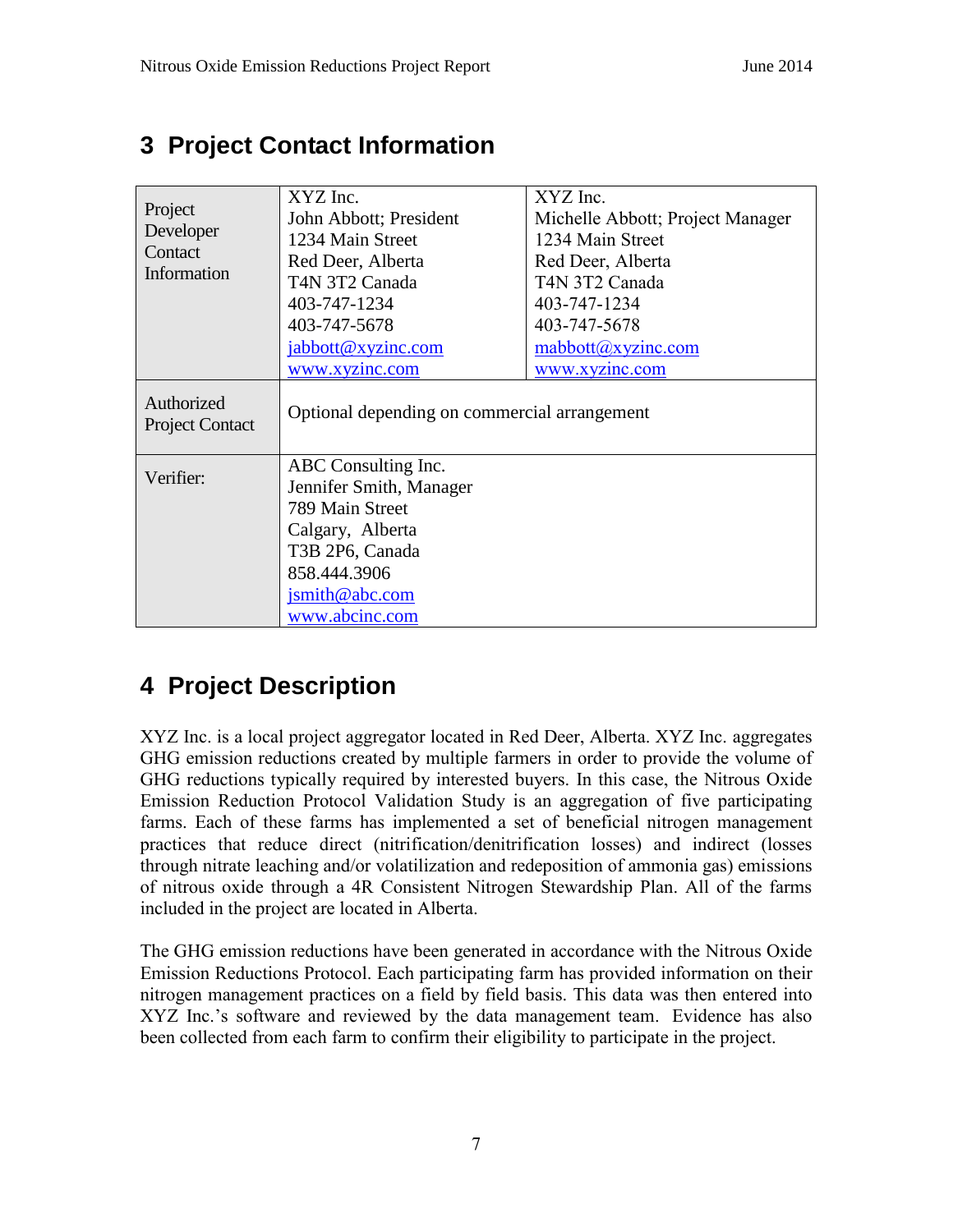# **5 Project Implementation and Variances**

Implementation of the project followed the project plan. No modifications were made to the calculation procedures, data collection and/or record keeping procedures, or to the legal requirements of the project.

# **6 Greenhouse Gas Calculations**

The greenhouse gas reductions/removals from this aggregated project were calculated on a crop by crop basis for each of the five farms. The methodology used follows the methodology described in the protocol and outlined in the offset project plan. The project quantification applied three flexibility mechanisms (Flexibility mechanism number two which excludes on-site fertilizer and lime distribution and two other mechanisms proposed by XYZ Inc. These two additional flexibility mechanisms included excluding fields/acres due to catastrophic events and using the ecodistrict with the most conservative emissions where a field bisected an ecodistrict boundary). As a result of the application of these flexibility mechanisms, SS B7 and P7 On-Site Fertilizer and Lime Distribution were excluded from the quantification.

# *6.1 Summary of Equations*

Emission Reduction<sub>Croni</sub> =  $\sum$ [Emissions Baseline<sub>Cropi</sub><br>- (Emissions Project<sub>Cropi, Zone j</sub> \* RM<sub>PL</sub>) \* Area<sub>Cropi, Zone j</sub> \* Crop Production<sub>Cropi</sub>,  $_{\text{Zone } j}$ ] - Emissions<sub>Project, Fert Dist</sub>

*Emissions Baseline*<sub>Crop i</sub> =  $CO<sub>2</sub>e$  Baseline Intensity <sub>Crop i</sub>

*Emissions Project<sub>Cropi</sub>* =  $\sum CO_2$ e Baseline Intensity <sub>Cropi</sub>

Where:

- **Emissions Baseline**<sub>Croni</sub> = Average emissions over the three year baseline condition for crop<sub>i</sub> (kg  $CO<sub>2</sub>e$  kg<sup>-1</sup> of crop produced)
- $N_2O$  Baseline<sub>Cropi</sub> = Component of emissions under SS B8 Fertilizer and Lime Use & B13 Soil Crop Dynamics for crop event<sub>i</sub> (kg N<sub>2</sub>O kg<sup>-1</sup> of crop produced)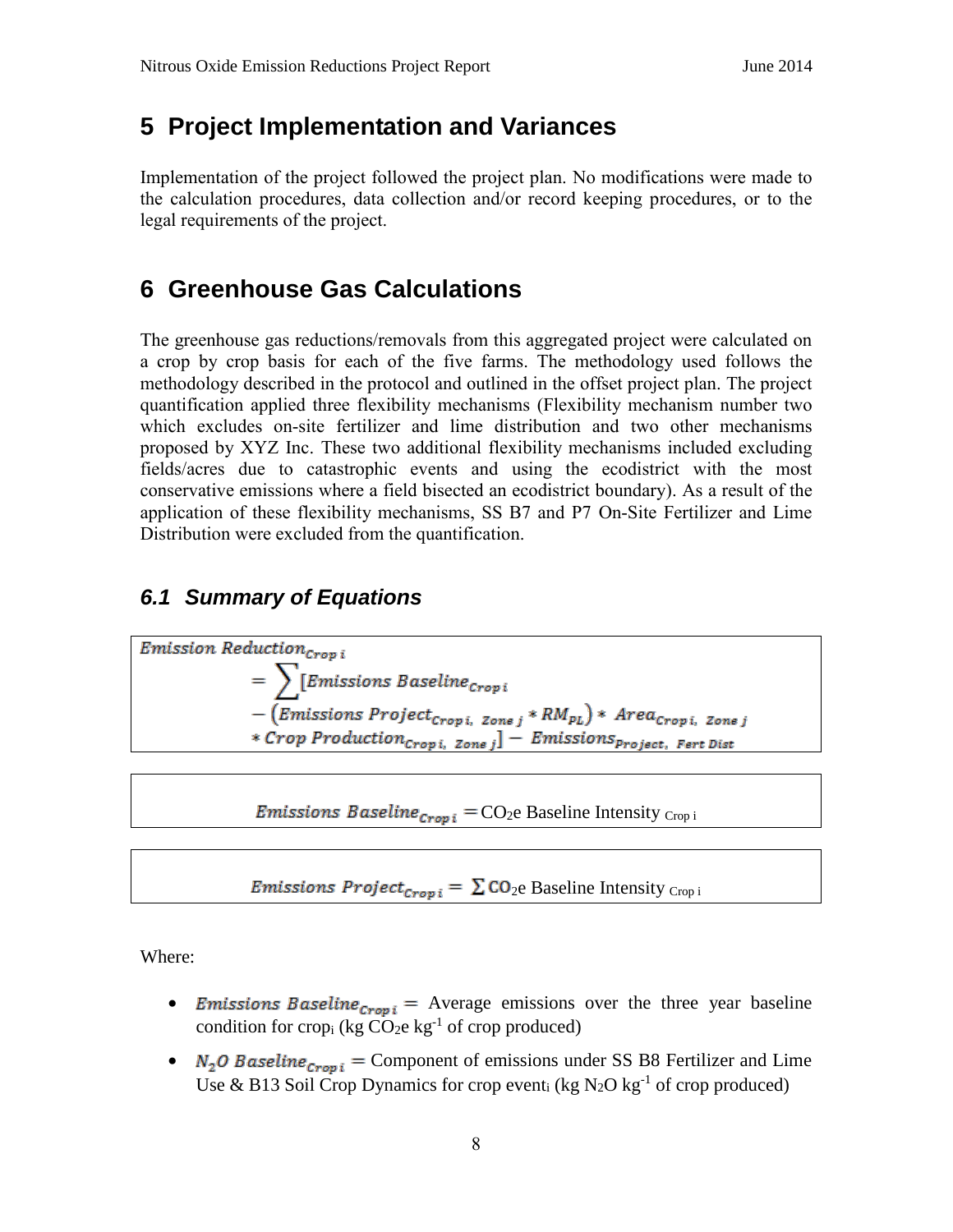- *Emission Project<sub>Cropi</sub>* = Sum of the emissions under the project condition for crop I from zones 1 through j (kg  $CO<sub>2</sub>e$  kg<sup>-1</sup> of crop produced)
- $N_2O$  Project<sub>Cropi</sub> = Component of emissions under SS P8 Fertilizer and Lime Use & P13 Soil Crop Dynamics for crop event<sub>i</sub> (kg  $N_2O$  kg<sup>-1</sup> of crop produced)
- Area<sub>cropi, zone j</sub> = The area of the crop management zone in the project condition for crop event I as defined in Table 4.2 of the protocol (ha).
- Crop Production<sub>Crop i, Zone j</sub> = The production from the crop in the project condition for crop I in management zone j, expressed as dry matter, as defined in Table 4.2 of the protocol (kg).
- $RM_{\text{p1}}$  The emission reduction modifier as defined in Table 4.2 of the protocol, associated with the selected performance level.
- $\bullet$  Emissions  $p_{reject,FertilizerDist} = Sum$  of the emissions under the project condition SS P7 Fertilizer and Lime Distribution

# *6.2 Sample Calculation*

An example calculation for spring wheat grown on Farm #4 is provided below. In this example the farm has implemented the basic performance level, involving (1) design and use of the 4R Plan; and (2) use of spring-banded instead of fall broadcast application of fertilizer. The farm is located in ecodistrict 737.

In the 2011 project year, 500 ha of spring wheat were grown using 55 kg of fertilizer N/ha to produce a yield of 3550 kg DM/ha. The dry matter crop yield was calculated using the water content of the crop at the time of sale. No manure or other sources of nitrogen were applied and the crop was not irrigated. Furthermore, no summerfallow was used on this farm in the baseline or in the project.

Baseline emissions were found to be an average of  $0.229 \text{ kg } CO<sub>2</sub>/kg$  crop from 2008 to 2010.

The step by step procedure for estimating emissions from spring wheat for Farm #4 is provided below.

# **1. Calculating Nitrogen Inputs**

In addition to the 55 kg of fertilizer N/ha applied, above and below ground crop residue N was calculated on a per hectare basis using the following formulas: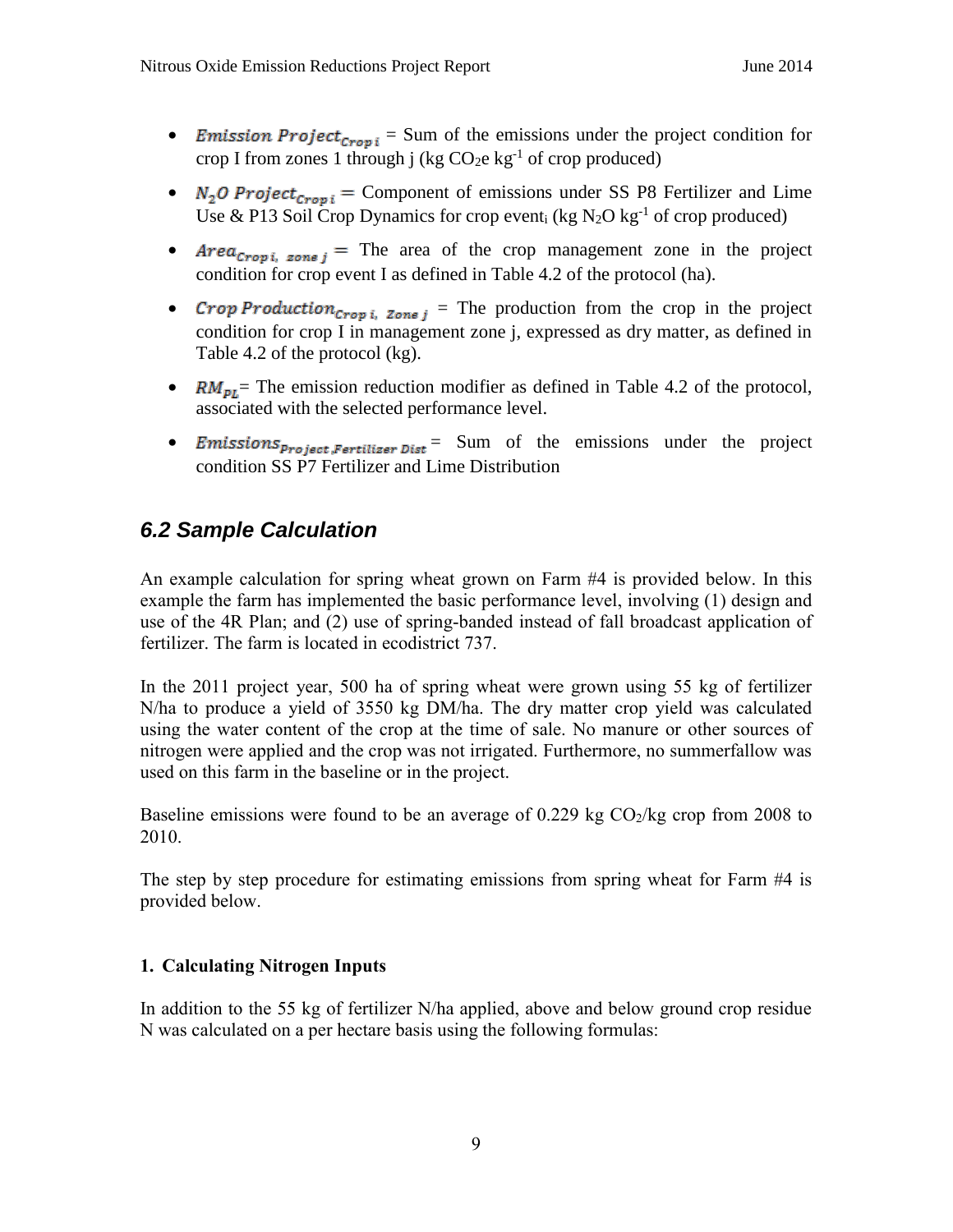| N AG, wheat    |     | Yield <sub>Wheat</sub> * 1/Yield ratio * AGresidue ratio * AGresidue N conc  |
|----------------|-----|------------------------------------------------------------------------------|
|                | $=$ | 3550 kg DM ha <sup>-1</sup> * 1/0.34 * 0.51 * 0.006 kg N kg <sup>-1</sup> DM |
|                | $=$ | 31.950 kg N ha <sup>-1</sup>                                                 |
| $N_{BG,wheel}$ |     | Yield <sub>Wheat</sub> * Yield ratio * BGresidue ratio * BGresidue N conc    |
|                |     | 3550 kg DM ha <sup>-1</sup> * 1/0.34 * 0.15 * 0.01 kg N kg <sup>-1</sup> DM  |
|                | $=$ | 15.662 kg N ha <sup>-1</sup>                                                 |
| $N$ res, wheat |     | $N_{AG,wheel} + N_{BG,wheel}$                                                |
|                | $=$ | 31.950 kg N ha <sup>-1</sup> + 15.662 kg N ha <sup>-1</sup>                  |
|                |     | 47.612 kg N ha <sup>-1</sup>                                                 |

### **2. Calculating Direct N2O Emissions for Each Crop on an Area Basis**

#### **a. Direct Emissions from Fertilizer**

The amount of fertilizer N applied to the crop was multiplied by the emission factor for the soil ( $EF_{ECO}$ ).  $EF_{ECO}$  is an ecodistrict-specific factor which integrates the average  $F_{\text{TOPO}}$ ,  $F_{\text{TLL}}$ ,  $F_{\text{IRRI}}$ , and  $F_{\text{TEXT}}$  for the ecodistrict.

N2O FN,wheat = N Wheat \* EFECO \* 44/28 = 55 kg N ha-1 wheat\* 0.009 kg N2O-N kg N \* 44/28 = **0.778 kg N2O ha-1 wheat**

#### **b. Direct Emissions from Crop Residue**

The amount of crop residue N accumulated from the crop was multiplied by the emission factor for the soil ( $EF_{ECO}$ ).

N<sub>2</sub>O res, wheat = N res, Wheat \* EFsol: \* 
$$
44/28
$$
  
= 47.612 kg N ha<sup>-1</sup> wheat \* 0.009 kg N<sub>2</sub>O-N kg N \*  $44/28$   
= 0.673 kg N<sub>2</sub>O ha<sup>-1</sup> wheat

#### **c.Direct Emissions from Manure**

No manure was used on the farm and therefore there were no direct emissions from manure.

## **d. Total Direct Emissions from Spring Wheat**

The direct emissions from fertilizer, crop residues and manure were then summed to get total direct emissions.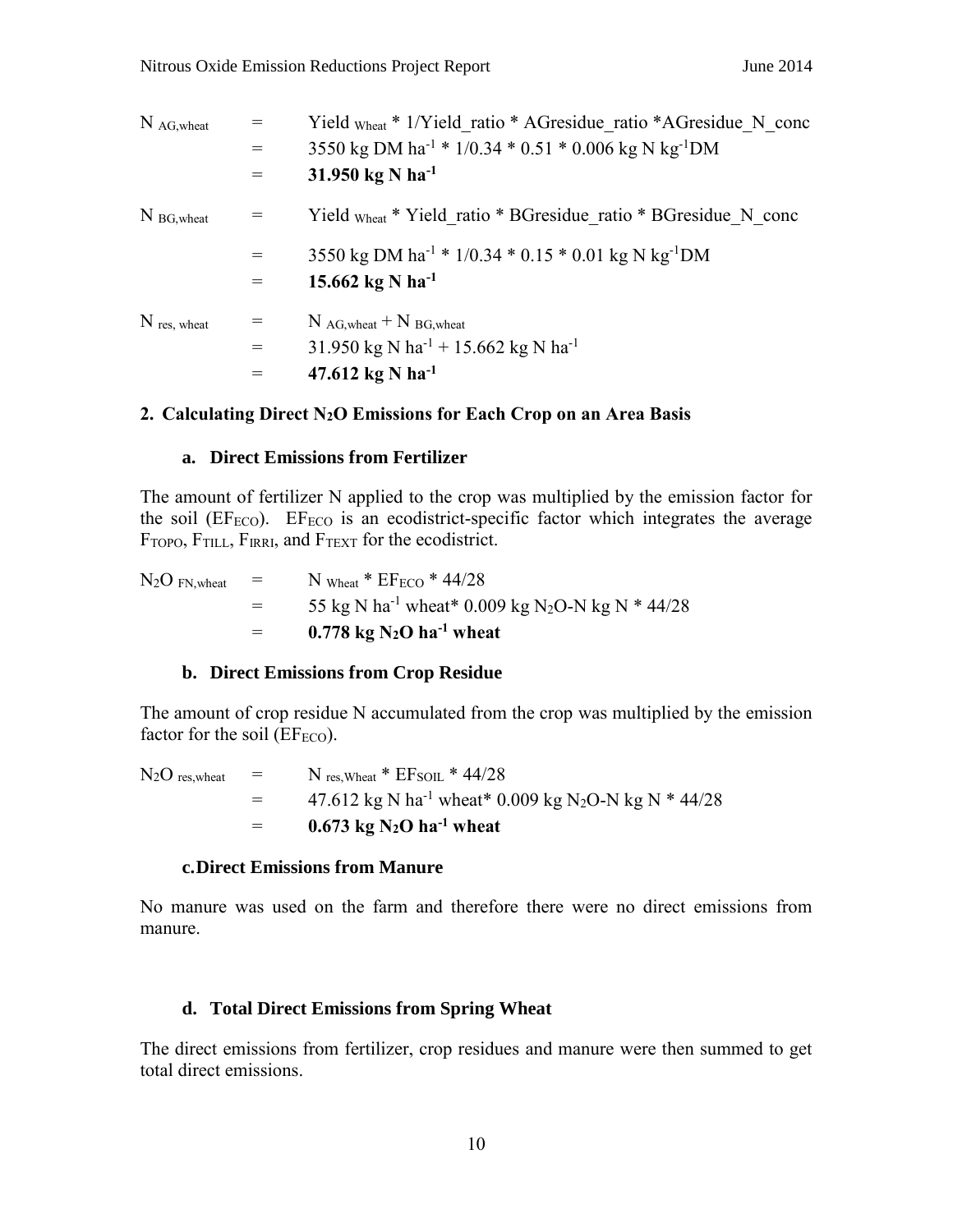$N_2O_{\text{D,wheat}}$  =  $N_2O_{\text{FN,wheat}} + N_2O_{\text{res,wheat}}$  $=$  0.778 kg N<sub>2</sub>O ha<sup>-1</sup> wheat + 0.673 kg N<sub>2</sub>O ha<sup>-1</sup> wheat = **1.451 kg N2O ha-1 wheat**

## **3. Calculating Indirect N2O Emissions from Volatilization for Each Crop on an Area Basis**

#### **a. Volatilization Emissions from Fertilizer**

The amount of fertilizer N applied to the crop was multiplied by the appropriate coefficient of volatilization (FRAC<sub>f</sub> for fertilizer and FRAC<sub>m</sub> for manure) and the emission factor for volatilized N ( $EF<sub>VD</sub>$ ). The values for  $FRAC<sub>f</sub>$  and  $EF<sub>VD</sub>$  are constant across Canada.

 $N_2O$   $VD$ , wheat  $=$  N wheat  $*$  FRAC<sub>f</sub>  $*$  EF<sub>VD</sub>  $*$  44/28  $=$  ((55 kg N ha<sup>-1</sup> wheat\* 0.1) + (0.00\*0.2)) \* 0.01 kg N<sub>2</sub>O-N kg N \* 44/28 = **0.086 kg N2O ha-1 wheat**

#### **b. Volatilization Emissions from Crop Residue**

Not included in the calculation of indirect  $N_2O$  emissions as per IPCC convention.

## **c. Volatilization Emissions from Manure**

No manure was used on the farm and therefore there were no volatilization emissions from manure.

## **d. Total Volatilization Emissions from Crop**

The volatilization emissions from fertilizer and manure were then summed to get total direct emissions.

 $N_2O$  <sub>VD, wheat</sub> = 0.086 kg N<sub>2</sub>O ha<sup>-1</sup> wheat + 0 kg N<sub>2</sub>O ha<sup>-1</sup> wheat  $=$  **0.086** kg N<sub>2</sub>**O** ha<sup>-1</sup> wheat

## **4. Calculating Indirect N2O Emissions from Leaching for Each Crop on an Area Basis**

## **a. Leaching Emissions from Fertilizer**

The amount of fertilizer N applied to the crop was multiplied by the appropriate coefficient of leaching (FRAC<sub>L</sub>) and the emission factor for volatilized N (EF<sub>L</sub>). The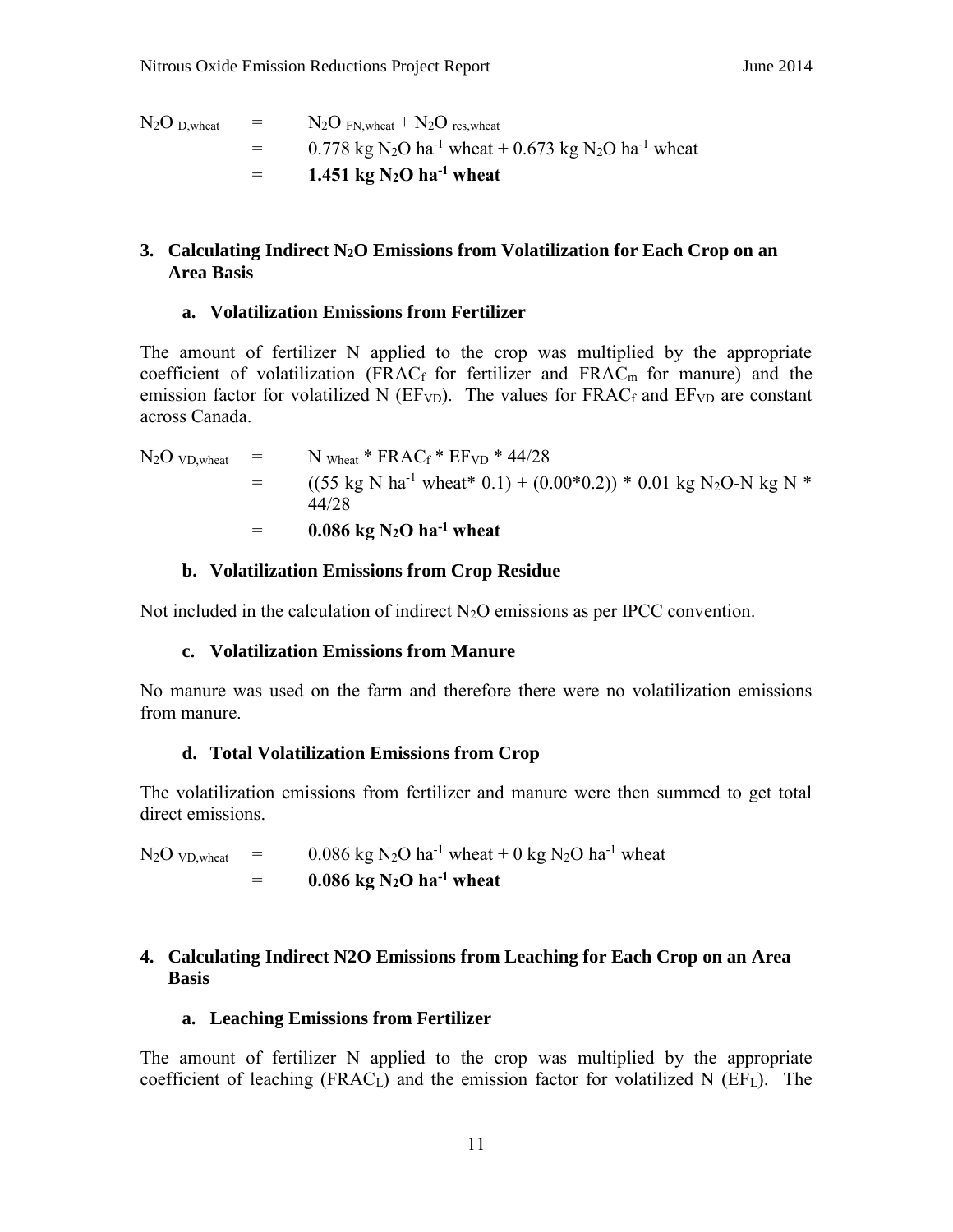$N_2O$  L,F,wheat =  $N$  F, Wheat \* FRAC<sub>L</sub> \* EF<sub>L</sub> \* 44/28  $=$  55 kg N ha<sup>-1</sup> wheat\* 0.190 \* 0.025 kg N<sub>2</sub>O-N kg N \* 44/28  $=$  **0.411 kg** N<sub>2</sub>**O** ha<sup>-1</sup> wheat

#### **b. Leaching Emissions from Crop Residue**

N2O L,Res wheat = N res,Wheat \* FRAC<sup>L</sup> \* EF<sup>L</sup> \* 44/28 = 47.612 kg N ha-1 wheat\* 0.190 \* 0.025 kg N2O-N kg N \* 44/28 = **0.355 kg N2O ha-1 wheat**

#### **c. Leaching Emissions from Manure**

No manure was used on the farm and therefore there were no leaching emissions.

## **d. Total Leaching Emissions from Crop**

The leaching emissions from fertilizer and manure were then summed to get total leaching emissions.

 $N_2O$  L, wheat  $= N_2O$  L, F, wheat  $+ N_2O$  LF, manure  $=$  0.411 kg N<sub>2</sub>O ha<sup>-1</sup> wheat + 0.355 kg N<sub>2</sub>O ha<sup>-1</sup> wheat  $=$  **0.766** kg N<sub>2</sub>**O** ha<sup>-1</sup> wheat

## **5. Calculating Total CO2e Emissions for Each Crop on an Area Basis**

## **a. Total N2O Emissions from Crop**

The direct and indirect  $N_2O$  emissions from fertilizer, crop residues and manure were then summed to get total  $N_2O$  emissions from the crop.

 $N_2O$  wheat  $= N_2O_{D,wheat} + N_2O_{VD,wheat} + N_2O_{L,wheat}$ = 1.451 kg N<sub>2</sub>O ha<sup>-1</sup> + 0.086 kg N<sub>2</sub>O ha<sup>-1</sup> + 0.766 kg N<sub>2</sub>O ha<sup>-1</sup>  $= 2.303 \text{ kg N}_2\text{O} \text{h} \text{a}^{-1} \text{ wheat}$ 

## **b. Convert to Total N2O Emissions per Kilogram of Crop**

The total emissions for the crop were divided by yield.

$$
N_2O_{wheat/crop} = (2.303 \text{ kg N}_2O \text{ ha}^{-1} \text{ wheat}) / (3550 \text{ kg DM ha}^{-1})
$$
  
= **0.00064 kg N}\_2O kg<sup>-1</sup> crop**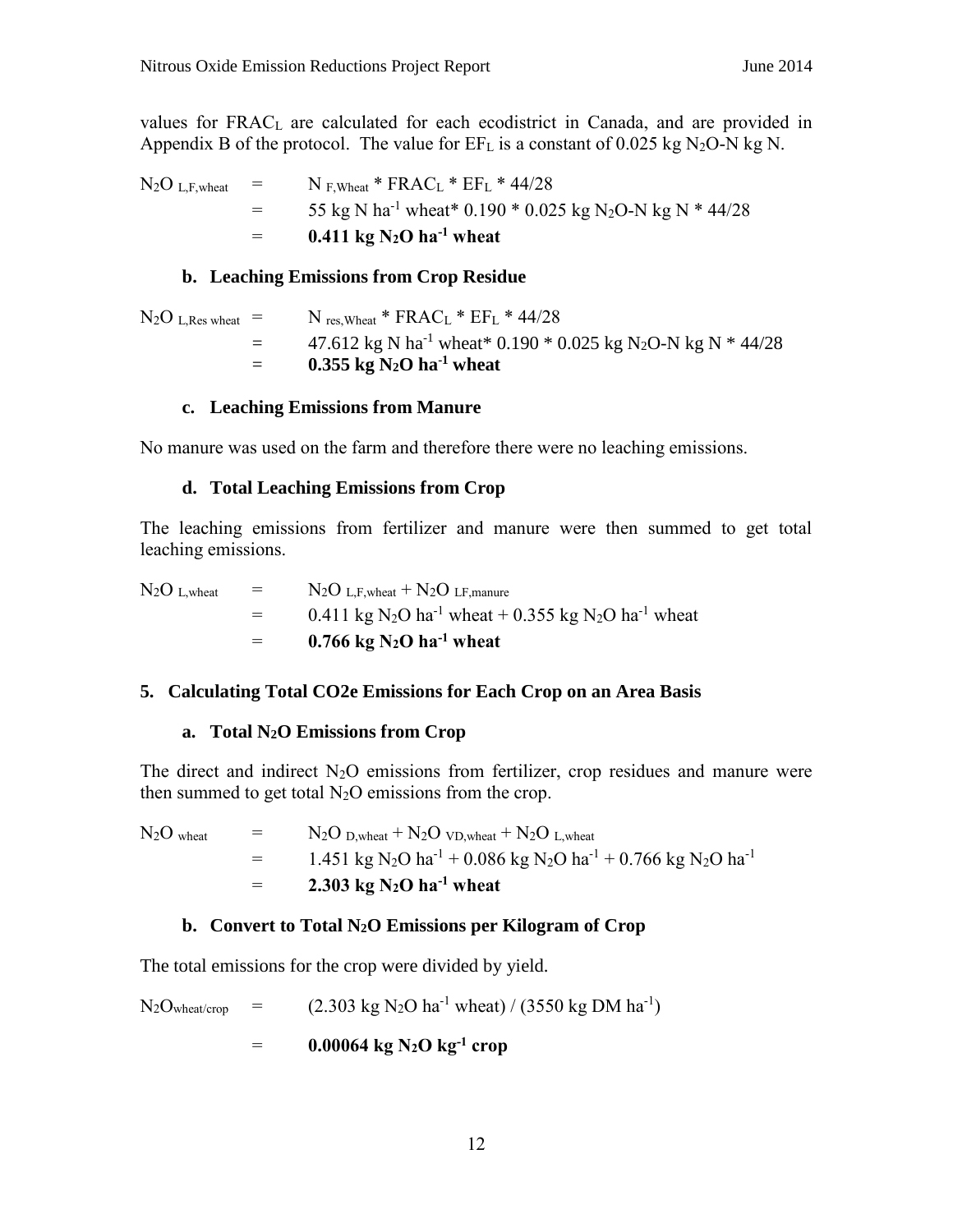## **c.Convert to CO2e Emissions per Kilogram of Crop**

Emissions for the crop were multiplied by the global warming potential of  $N_2O$ .

 $CO_2e_{wheat/crop}$  = 0.00064 kg N<sub>2</sub>O kg<sup>-1</sup> crop x 310 kg CO<sub>2</sub>e kg<sup>-1</sup> N<sub>2</sub>O

 $=$  **0.198 kg**  $CO_2e$  **kg**<sup>-1</sup> **crop** 

## **d. Multiply by the Reduction Modifier and Calculate the Emission Reduction on a Kilogram of Crop Basis**

The emissions were multiplied by the reduction modifier for the basic performance level (0.85). This value was then subtracted this from the baseline emissions\* (on a crop basis).

Emission Reduction =  $0.226 \text{ kg CO}_2$ e kg<sup>-1</sup> crop\* -  $(0.198 \text{ kg CO}_2$ e kg<sup>-1</sup> crop x 0.85)

## $= 0.058 \text{ kg CO}_2\text{e kg}^{-1} \text{ crop}$

\***Note:** Baseline emissions were calculated using the same general process, except the reduction modifier is not applied. For this project 2008-2010 data were used for the baseline.

## **e.Determine Total Credits in CO2e**

Finally, total credits were calculated by multiplying by the yield and crop area and then converting to tonnes.

Credits  $= 0.058 \text{ kg CO}_2 \text{e kg}^{-1}$  crop x 3550 kg DM ha<sup>-1</sup> x 0.001 t/kg x 500 ha

 $=$  **102 t** CO<sub>2</sub>**e** 

The same method was used across all fields and farms in the aggregated project. In those cases where a field was bi-sected by an ecodistrict boundary, the ecodistrict that had the most conservative emissions reduction estimate was applied for the entire field.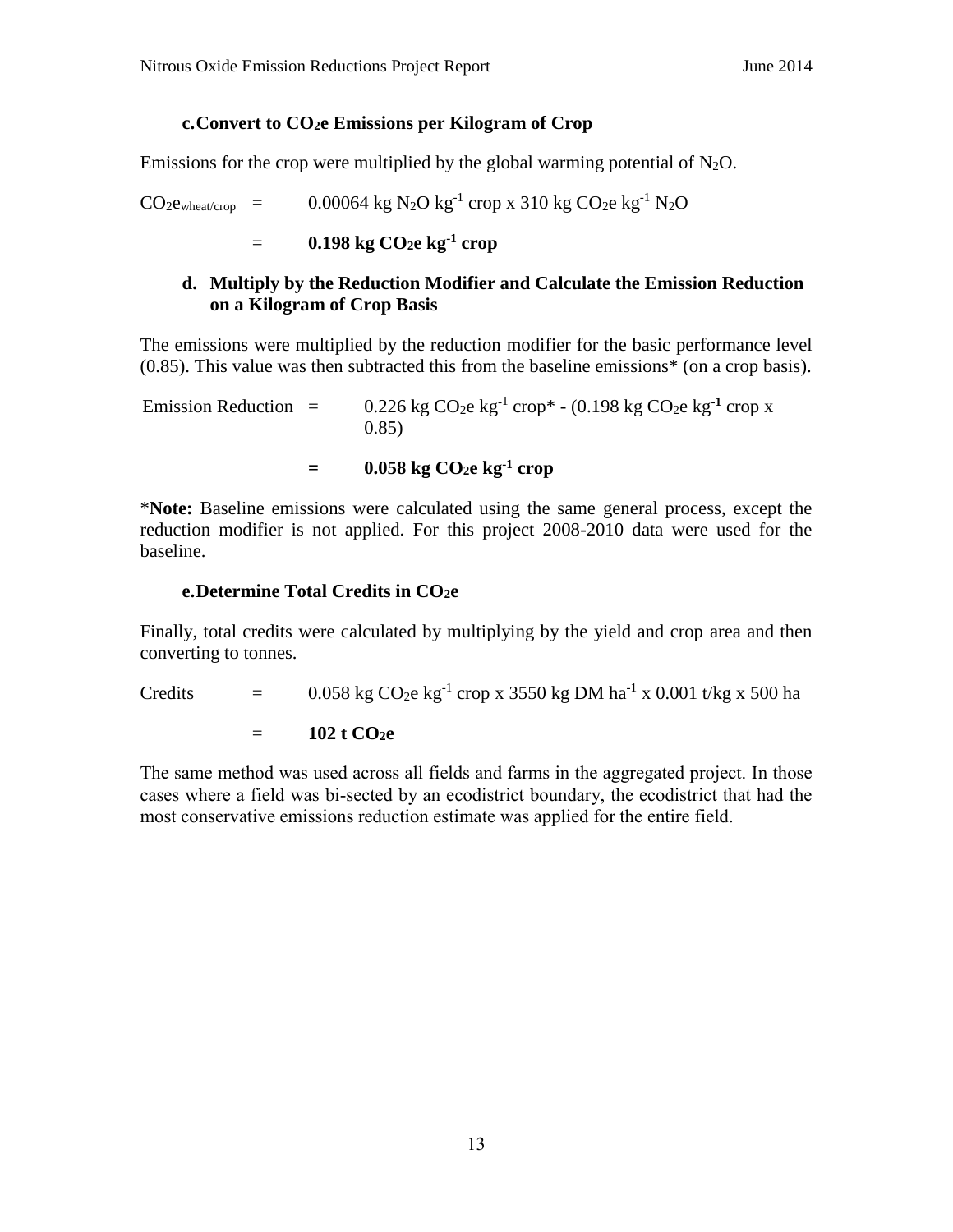# **7 Greenhouse Gas Assertion**

The total GHG emissions reductions reported here reflect the cumulative reduction of all five farms included in this project. The reporting period is January 1 – December 31, 2011.

| <b>Table 4: Total Emissions</b> |           |                                 |                                       |
|---------------------------------|-----------|---------------------------------|---------------------------------------|
| Year                            | Farm      | $N_20$<br>(t CO <sub>2</sub> e) | <b>Total</b><br>(t CO <sub>2</sub> e) |
| 2011                            | Farm #1   | 545.00                          | 545                                   |
| 2011                            | Farm $#2$ | 301.16                          | 301                                   |
| 2011                            | Farm #3   | 466.00                          | 466                                   |
| 2011                            | Farm $#4$ | 373.66                          | 373                                   |
| 2011                            | Farm #5   | 652.00                          | 652                                   |
|                                 |           | <b>Total</b>                    | 2337                                  |

Note: the above values and farms are fictitious